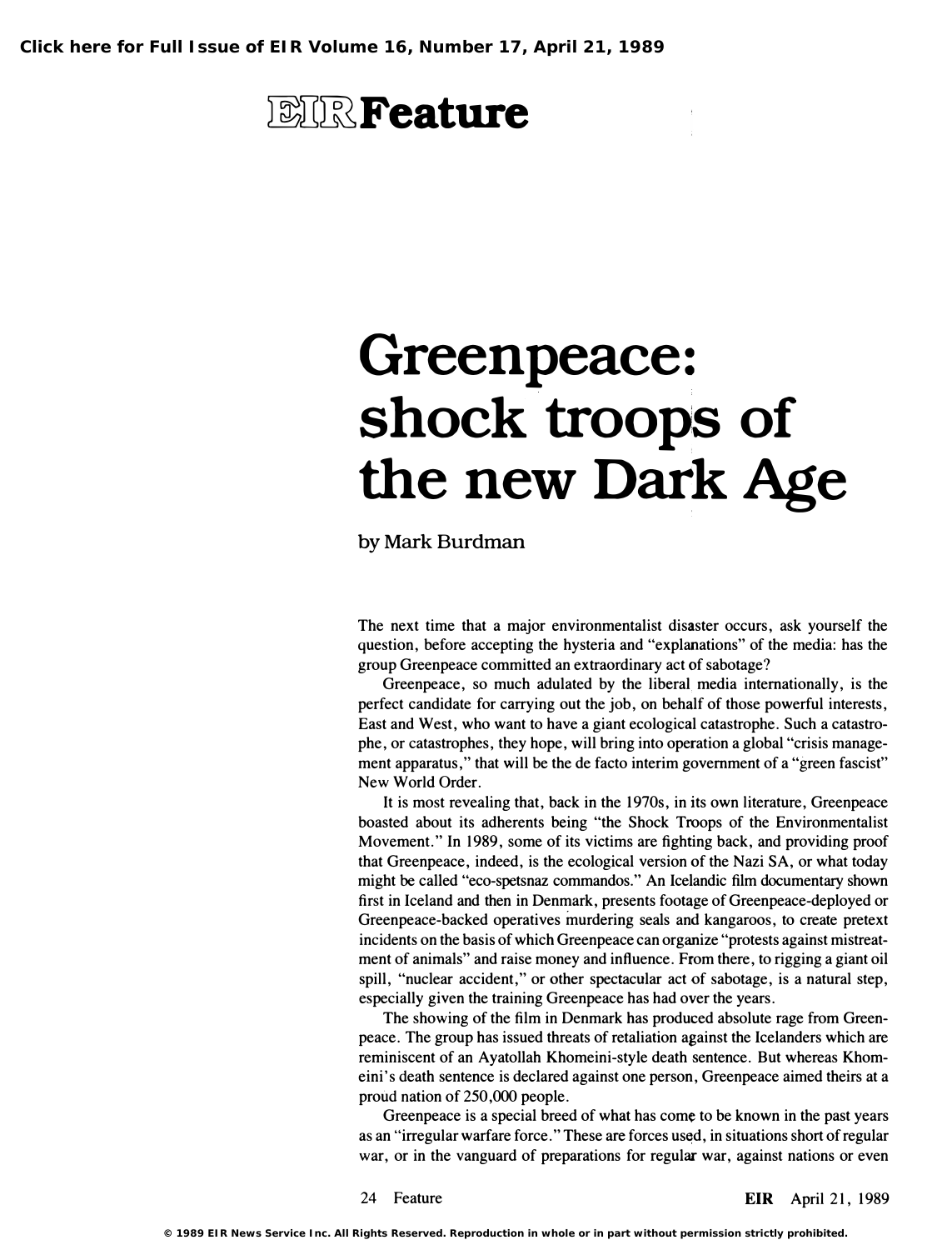

. Shown here are some of the higher-level controllers of the Greenpeace fools pictured on the front cover. Soviet physicist Yevgeni Velikhov (left), confronted by EIR's Nicholas Benton (right) at the Iceland summit in 1986, boosted his arguments against the SDI by pulling a Greenpeace report out of his briefcase. Inset: Lloyd Cutler, Jimmy Carter's White House counsel, rabid opponent of the U.S. Constitution, who became the lawyer for **E** Greenpeace in France.

against entire civilizations. While today, its main patrons are the Soviets and Soviet-linked institutions, it is also significantly patronized within the West, both from the upper echelons of the American Liberal Establishment, typified by former White House Counsel Lloyd Cutler, and the British Commonwealth (Britain-Canada-New Zealand-Australia) joint intelligence structure. It is a favored pawn of leading one-world-federalist groups, such as the Bellerive Foundation of Geneva and the Pugwash Group, and of "New Age" organizations, such as the Lucis (formerly Lucifer) Trust.

Greenpeace is a product of the 1969-72 period's creation of the "environmentalist," "green," and "ecologist" movements. During the 1969-72 period, the Club of Rome, with its "limits to growth" propaganda, was being launched as the professedly respectable, pseudo-intellectual command center for the new movements. A series of high-profile events, including the 1970 "Earth Day" and the 1972 Stockholm International Conference on the Environment, provided sensational publicity, and a vast infrastructure, for the "environmentalists." Money from major foundations, oil companies, and other wealthy sources came pouring in. Greenpeace fanatics, in the worked-out division of labor, were to become the shock troops of the "Green Comintern."

Through such patronage over the past two decades, and with the help of the adulating media, Greenpeace has built up a stunning international capability. The highlight of this is a worldwide fleet of ships capable of intervening at points around the world that are all critical for military and trade activities, ranging from the South Pacific, to the Antarctic, to the Canary Islands and Mediterranean, to the northern European seas, and to the Bering Straits. Greenpeace also

deploys sophisticated electronic-monitoring equipment; an intricate international computer grid; and an international membership numbering in the millions. It has a well-staffed international headquarters in Lewes, Sussex, United Kingdom, plus a headquarters for its directors in Rome, Italy, as well as institutional complexes in the United States, Canada, and elsewhere around the world.

The London phone directory lists a "Greenpeace Environmental Trust," "Greenpeace Ltd., Environmental Organization," "Greenpeace Nuclear Campaigns," and "Greenpeace Toxic Campaigns," all reachable at the same phone number and all headquartered at the same address. The British Royal Family is openly sympathetic to Greenpeace, and Prince Philip's World Wildlife Fund has been one of its reputed main financial patrons over the years. In Denmark, before membership recently began to drop off after the television showing of the documentary of Greenpeace's atrocities, there had been no less than 64,000 Greenpeace members. In Sweden, it is estimated to have at least a couple of hundred thousand members, extraordinary for a population of approximately 8 million; it is patronized by the Swedish Royal Family.

It has also spun off Greenpeace sub-groups, such as the U.S.-based "Sea Shepherds." This group has carried out physical attacks on Icelandic ships.

Diplomats who have attended international environmental conferences, report to EIR that Greenpeace has spies in various advanced sector governments. Also, at such meetings, or at international meetings involving the seas or whaling, certain of the smaller delegations, whether from the Caribbean or from Africa, have been paid by Greenpeace to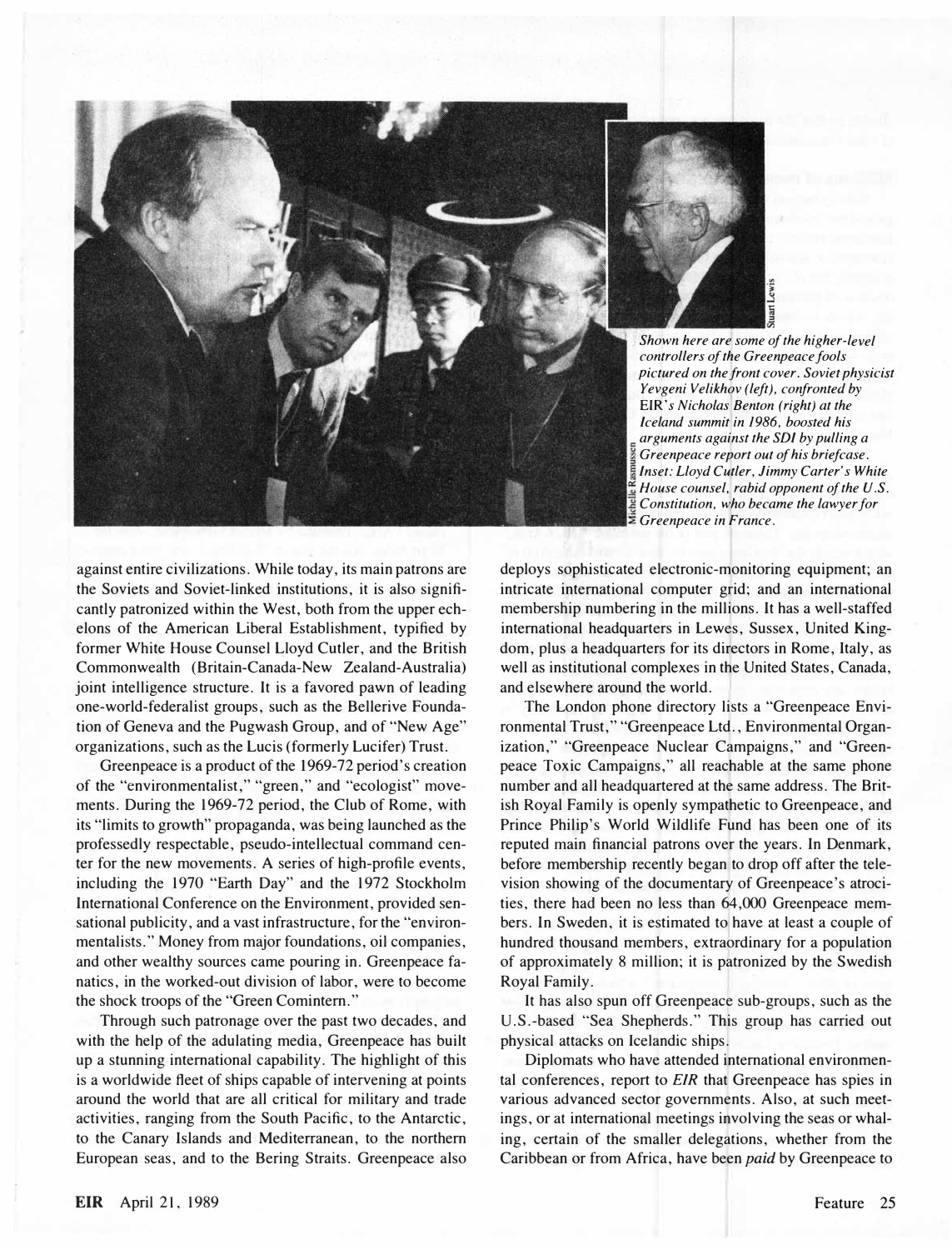attend, so that the meetings are numerically packed in favor of what Greenpeace wants!

### Millions of members in the Soviet Union

Who is behind Greenpeace? Certainly, the Soviets have gained the inside track. What is now unfolding in the northern European region, is the best tipoff as to who benefits from Greenpeace activities. The Greenpeace campaign there is, primarily but not exclusively, focused on Iceland, nominally because of the controversy over whaling, an occupation without which Iceland as a nation would be depopulated and cannot survive. There is also targeting of Greenland, also over whaling; the Faroe Islands (part of Denmark), over whaling; northern Norway, over seal-hunting; and of certain elements inside Denmark, following Danish TV-2's broadcast of the Icelandic documentary on Greenpeace in mid-March.

Iceland, Norway, and Denmark, of course, are NATO countries, while Greenland (an autonomous territory of Denmark) has the Thule base, which has an important phasedarray radar capability, which is the target of a Soviet propaganda campaign. These are part of the so-called "GIUK Gap," which stands for the Greenland-Iceland-United Kingdom region of the North Atlantic. Destabilizing this region, is key to Soviet strategy, devised by the late Admiral Gorshkov, for a Soviet breakout into the North Atlantic, where the U. S. S. R. would be positioned to fight a war against the United States.

The United Kingdom, of course, is a key member of NATO, and certain regions, such as the Shetlands and Hebrides, are important for sonar monitoring of Soviet submarine movements. Also, a phased-array radar capability is being developed on British soil. Despite Mrs. Thatcher's absurd fantasies about her political love affair with Mikhail Gorbachov and her attempts in the past weeks to be "greener than the greens," a destabilization of the British political situation in the days or weeks ahead cannot be excluded. The Soviet-linked Greenpeace and its allies, including within the British Royal Family, would like nothing more than to see a new left-liberal, social democratic government in Britain, which would seriously weaken Britain's role within the NATO structure.

The Soviets have, in any case, officially put their signature on their support for Greenpeace. The March 21-27, 1989 issue of the Soviet magazine New Times has, on page 42, an item entitled, "Joining Greenpeace," which exclaims that Greenpeace "will soon have millions of new members here in the Soviet Union," and that a "Greenpeace Center" will be built in Pereslava-Zalessky. Writer Natalia Beketova oozes with praise for a rock 'n' roll album of British rock stars, called "Breakthrough," which was produced jointly by Greenpeace itself and the Soviet Melodiya firm, in order to raise money for the Greenpeace Center.

According to the March 5 Sunday Times of London, the revenues from the "Breakthrough" album within the U.S. S. R.

### U.K. membership in Greenpeace grows fast

"More than 20,000 people a month are now joining environmental pressure groups such as Greenpeace and Friends of the Earth" in the United Kingdom, the London Times reported April 6. According to the Times, "in one week last month, Greenpeace received 4,034 new paid-Up members. The group averaged 2,462 new members a week for the first eight weeks of the year, and now thinks the joining rate is more than 3,000 a week." Greenpeace's executive director, Lord Melchett, the Labour peer who is the heir to the fortune of the giant Imperial Chemical Industries conglomerate, tells the Times that "we are at the beginning of a period of growth rather than peaking. " Fully paid membership has risen from 115,000 in March 1988 to 192,000 in March. According to the Times, a Greenpeace offshoot called "Ark," founded by former Greenpeace director Bryn Jones, has the aim of "building a new green mass movement. " Since its founding in December 1988, the group has already received 14,000 membership applications.

should amount to 15 million pounds-sterling (slightly less than \$25 million), to be parceled out half-and-half between Greenpeace itself and the Soviets' International Foundation for the Survival and Development of Humanity. This foundation, created in January 1988, is a top-level Soviet government operation. Among its founding directors on the Soviet side, are Soviet Academy of Sciences member Yevgeny Velikhov; Metropolitan Pitirim of Volokamsk; Dmitri Likhachov, director of the Soviet Culture Fund; Soviet sociologist Tatyana Zaslavskaya; and Soviet mystical writer Ginghiz Aitmatov, whose own "Issyk-Kul Group," also known as the Aitmatov Circle, is a Soviet counterpart to the Club of Rome. Aitmatov, in fact, is the special Soviet guest at the next big meeting of the Club of Rome, in Hanover, West Germany, in mid-June of this year.

David McTaggart, Greenpeace International director, originally from Canada, sits on the foundation's board. From the West, the foundation receives money from Armand Hammer and the Rockefeller family. Other Western board members include David Hamburg, president of the Carnegie Endowment; Jerome Wiesner, president of the Massachusetts Institute of Technology; Robert McNamara, former president of the World Bank and former U. S. Defense Secretary during the Vietnam War; and Father Theodore Hesburgh, president of Notre Dame University.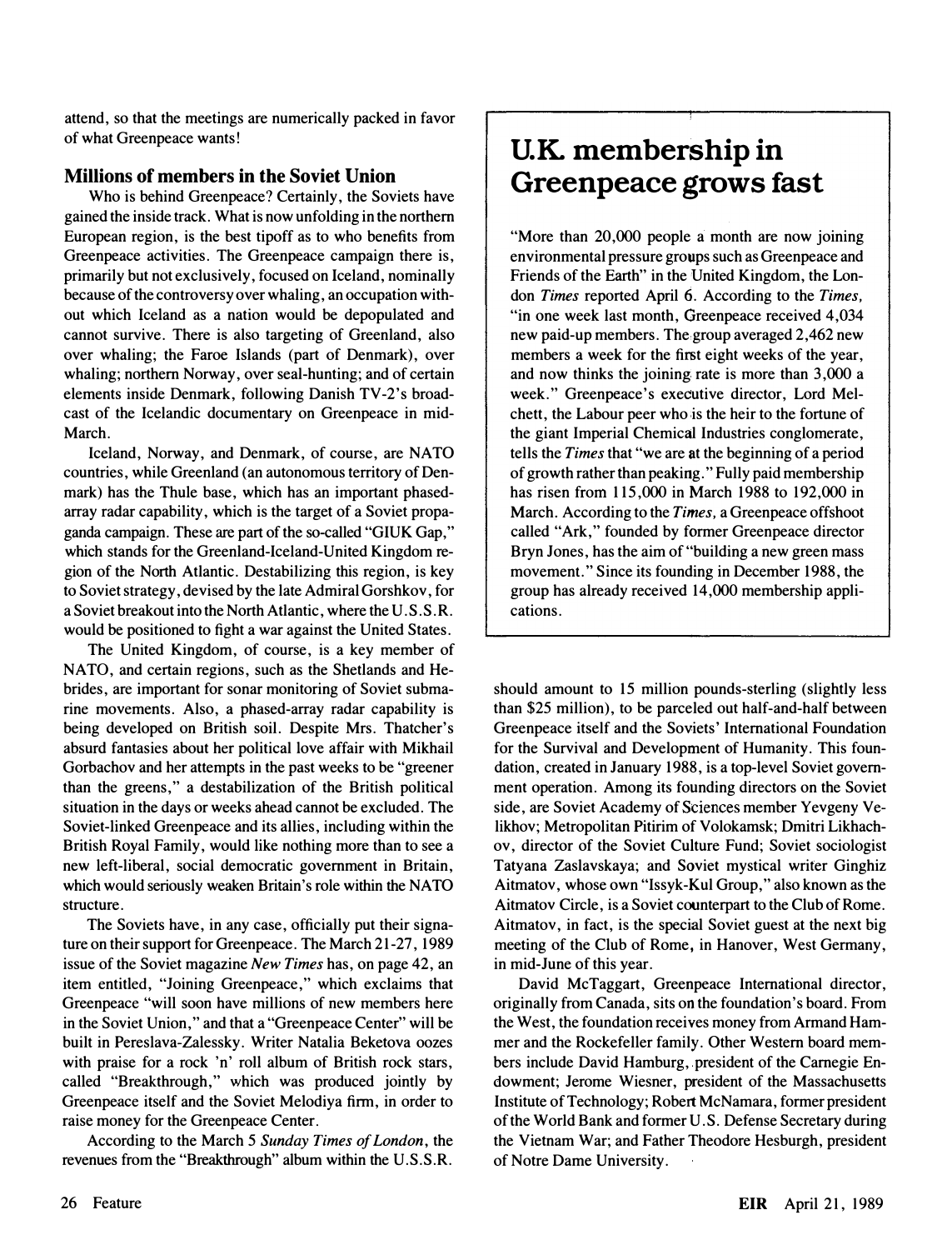Greenpeace made initial preparations to open an office in the U.S.S.R. in August 1988. Several weeks later, the entire West German leadership of Greenpeace visited the Soviet Union.

The Soviet relation to Greenpeace has been particularly intimate in the Gorbachov years. This has two interlinked reasons: the Soviets' playing their "green card" against the West to the hilt, and the Soviet leadership's fanatical determination to stop the American Strategic Defense Initiative (SDI) program.

The KGB-trained Gorbachov and his team have decided to play the "green card" as a destabilization factor in the West, to make "environmentalism" the new weapon of Russian imperialist chaos and confusion. Since September 1988, the Soviet Foreign Ministry has officially dubbed this strategy "international ecological security." Mikhail Gorbachov' s Dec. 7, 1988 speech at the United Nations, an open endorsement of the "green fascist" New World Order, was the official seal of approval on this strategy, which idiots in the West welcomed as a sign of Soviet acceptance of the "globalist" agenda. In truth, the Soviets exploit "globalism," to create the infrastructure and capability for their plans for global supremacy. Additionally, as former British Defense Minister Michael Heseltine has charged, the strategy of "international ecology security" is an attempt to procure sophisticated, military-related technologies from the West, under the pretext of technologies needed to "protect the environment."

The Soviet initiatives were preceded by several events, including the creation of the International Foundation for the Survival and Development of Humanity , and by an important speech in July, by senior KGB official Vladimir Kryuchkov, who became KGB head three months later. Kryuchkov spoke to Soviet Foreign Ministry functionaries, and stressed the necessity of supporting "green" movements in West Germany and elsewhere in the world. On July 2-4, the Sovietbacked World Peace Council sponsored a conference in Norway, called, "Ecology and Peace." One group participating in this event, the Soviet Peace Council, is headed by Genrikh Borovikh, who is Kryuchkov's brother-in-law.

The World Peace Council angle is historically interesting. The West German daily Die Welt had reported on Aug. 27, 1985, in an article entitled, "By Whom Is Greenpeace Financed?" that informed speculation at the time, was that Greenpeace was being supported by the "pro-Soviet World Peace Council." Die Welt also noted that Greenpeace leader David McTaggart had sent a congratulatory telegram to Gorbachov, after the latter's accession to power in March 1985 ..

The August 1985 Die Welt piece takes us back to the period when the Soviet-Greenpeace relationship really began to take off, and this has a lot to do with the second reason cited above for Soviet cultivation of Greenpeace: to stop the SDI. On June 24, 1985, Radio Moscow broadcast praise of what they called a "Greenpeace Report," for warning NATO countries not to participate in the American SDI program.

Radio Moscow endorsed what it reported as the conclusion of the Greenpeace report: "Any participation in the U . S. 'Star Wars' program would be a violation of the international nuclear non-proliferation treaty."

Days later, Soviet representatives and Greenpeace representatives jointly attended a conference in Geneva, Switzerland, sponsored by the Prince Sadruddin Aga Khan, on "non-proliferation." This was the period leading in to the famous Rainbow Warrior destabilization of France, a country that has refused to sign the "Non-Proliferation Treaty." We will discuss this affair in some detail later.

From Aug. 25-28, 1986, a Greenpeace representative attended the inaugurating meeting in Varna, Bulgaria of the so-called Eco-Forum Survival for Humanity, also known as the "Varna Group," which, as its primary task, launched a new "Movement of Ecologists for Peace." The president of the Eco-Forum was Ivan Frolov, the Soviets' official "liaison to the Greens in the West," who is today a member of the small inner advisory cabinet of Mikhail Gorbachov.

Less than two months later, in October 1986, the Soviets' Yevgeni Velikhov was confronted by an EIR correspondent at the U.S.-Soviet summit (ironically, taking place in Reykjavik) about the hypocritical Soviet position on strategic defense. To support his arguments Velikhov pointed to a Greenpeace report that he was carrying in his briefcase. When EIR tried to question him on the Soviet links to Greenpeace, he became quite embarrassed, and ended the discussion.

### Greenpeace, the New Age, and the Lucis Trust

But the Soviets could never deploy and exploit Greenpeace, were it not for the parasite's having developed a significant poisonous capability within and against its host, the western world.

The central imprint on Greenpeace is "New Age," which could equally be designated "pagan" or "satanist." In her book, The Hidden Dangers of the Rainbow: The New Age Movement and Our Coming Age of Barbarism, U.S. author Constance Cumbey reports that Greenpeace touts itself as part of the New Age movement. As indicated in her title, Cumbey stresses that the "rainbow" is the most widely recognized symbol of the New Age, since it is "to signify their building of the Rainbow Bridge (antahkarana) between man and Lucifer who, they say, is the over-soul." This is the reversal of the symbol of the rainbow in the Bible, as God's covenant with Noah that he would never again destroy the earth by a flood.

Does this explain why Greenpeace called its ship in New Zealand, Rainbow Warrior?

Greenpeace is one of the officially patronized groups of the Lucis Trust, the umbrella organization for the New Age movement, which was originally known as the Lucifer Trust. The London-based Lucis Productions publishes a newsletter entitled World Goodwill, which reports on participants in the Trust's esoteric "World Service Forum" sessions. In 1984,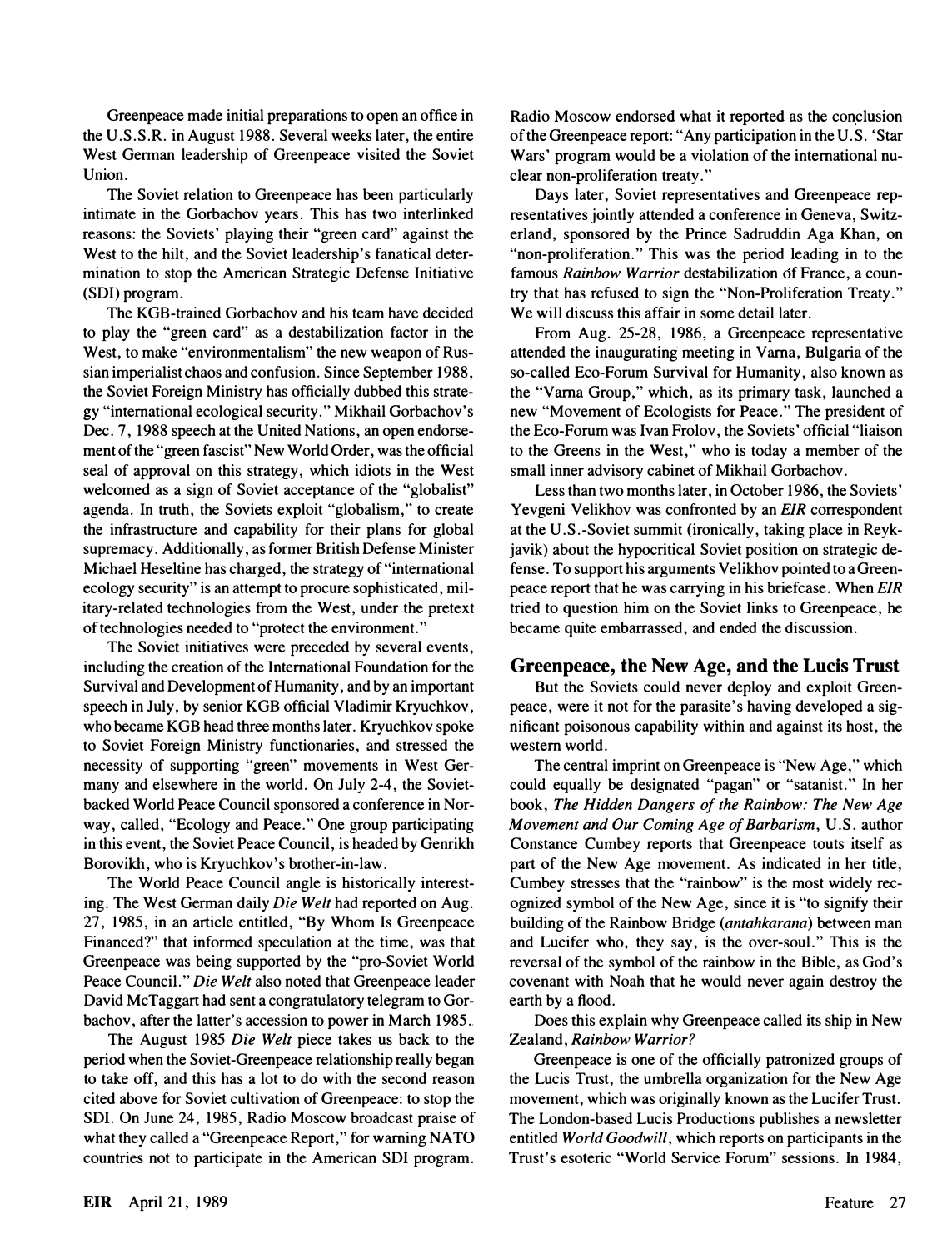the session was addressed by John Frizell, of Greenpeace International, who "traced the history of Greenpeace from its first small campaign in 1969 up to the present time." He said that Greenpeace was inspired by the Early Quakers, making "effective use of the technique of 'bearing witness,' " to which they have added "their own forms of non-violent direct action."

On Aug. 28, 1988, the Sunday Telegraph of London reported that Greenpeace's policies are characterized as "wholly pagan" by several of Britain's organized pagan groups, including the Pagan Foundation and the Odinic Rite, the latter a "pagan foundation [that] has achieved charitable status." According to the paper, paganism is rife among ecological groups, and, on the other hand, "ecological New Age" beliefs are drawing many people to organized paganism.

#### Early eco-spetsnaz training

Greenpeace's origins lie in the 1969-72 period, in the combined circumstances of the launching of the environmentalist movement and the Kissinger "detente" arrangements with Moscow, which brought on line the SALT I treaty, the Anti-Ballistic Missile treaty, and renewed focus on the issue of "nuclear non-proliferation." Greenpeace, by its very name, was a deployable asset both in the "peace movement" and "green" contexts.

From the beginning, Greenpeace had Establishment patrons, particularly in Canada, as well as terrorist connections. In its early days, the group was reputed to have close ties to the support apparatus for the terrorist "George Jackson Brigade," which was active on the West Coast of the U.S., and in Vancouver, Canada, and which was famous for a number of bombings and other outrages, including springing LSD guru Timothy Leary from prison.

Reports from the late 1970s indicate that Greenpeace was funded by agencies of both various provincial governments and the federal government of Canada. Particularly interesting is the case of the Canada Council, an agency of the Canadian government utilized by the Trudeau administration to fund offbeat movements. It was run by three members of

### 'Millions of new members soon in the Soviet Union'

In issue No. 12, March 21 -27, of the Soviet weekly New Times, there is an article in the "Music" section called "Joining Greenpeace," written by Natalia Beketova, which praises Greenpeace. This is published in a New Times edition with a cover story called, "The Greens on Ecology and Politics," which reports favorably on a late February-early March one-week seminar in Gohrde, Lower Saxony between West German Green Party members and co-thinkers and a Soviet delegation led by Ivan Frolov. Frolov is a member of the special inner-cabinet advisory group of Mikhail Gorbachov, and has been, over the past decade, the chief Soviet liaison to Western "green" and "New Age" movements. This New Times also publishes an interview with West German Green Party "fundamentalist" Jutta Ditfurth, which portrays the "back-to-the-Stone Age" Ditfurth in a sympathetic light.

The text of the Natalia Beketova article is as follows:

"A few years ago it would have seemed sheer fantasy. What, Peter Gabriel, Eurythmics, U-2 here in the Soviet Union? Rock stars at the height of their powers? They had come to Moscow to introduce two LPs of their best songs.

For 18 years, the international ecological association known as Greenpeace has been striving to keep the skies above us blue and not dirty gray, to have the winds bring the scent of fragrant grasses to cities and towns, for groves to flourish instead of bare tree stumps, and for river waters to flow clean and pure.

" 'I think Breakthrough, the title of the album of two LPs which the Soviet recording firm Melodia has cut together with Greenpeace, fully deserves an Oscar.' Melodia general director Valery Sukhorado said. 'After all, to bring together 25 splendid songs in a single sleeve and present them to an international organization is unique. No money has been asked for by any of them. The album has been out here, although it will be distributed in the U.S.A., Australia, and Western Europe.'

" 'The world is shrinking all the time,' pop star Peter Gabriel said. 'What happens in one country is bound to have repercussions in others. Global problems must be tackled by pulling together. That is the basic aim of our joint work. We've all made a gift of our songs to Greenpeace because we ourselves are creating possibilities for survival. '

"Everyone who buys the album can consider himself a member of Greenpeace, which means it will soon have millions of new members here in the Soviet Union. The money netted from the album's sales will be donated to the International Foundation for the Survival and Development of Humanity and will be used to build the Greenpeace Center in Pereslavla-Zalessky and for other charitable purposes."

Writer Beketova does not mention the sales figure for Greenpeace reported in the British press: \$10-12 million.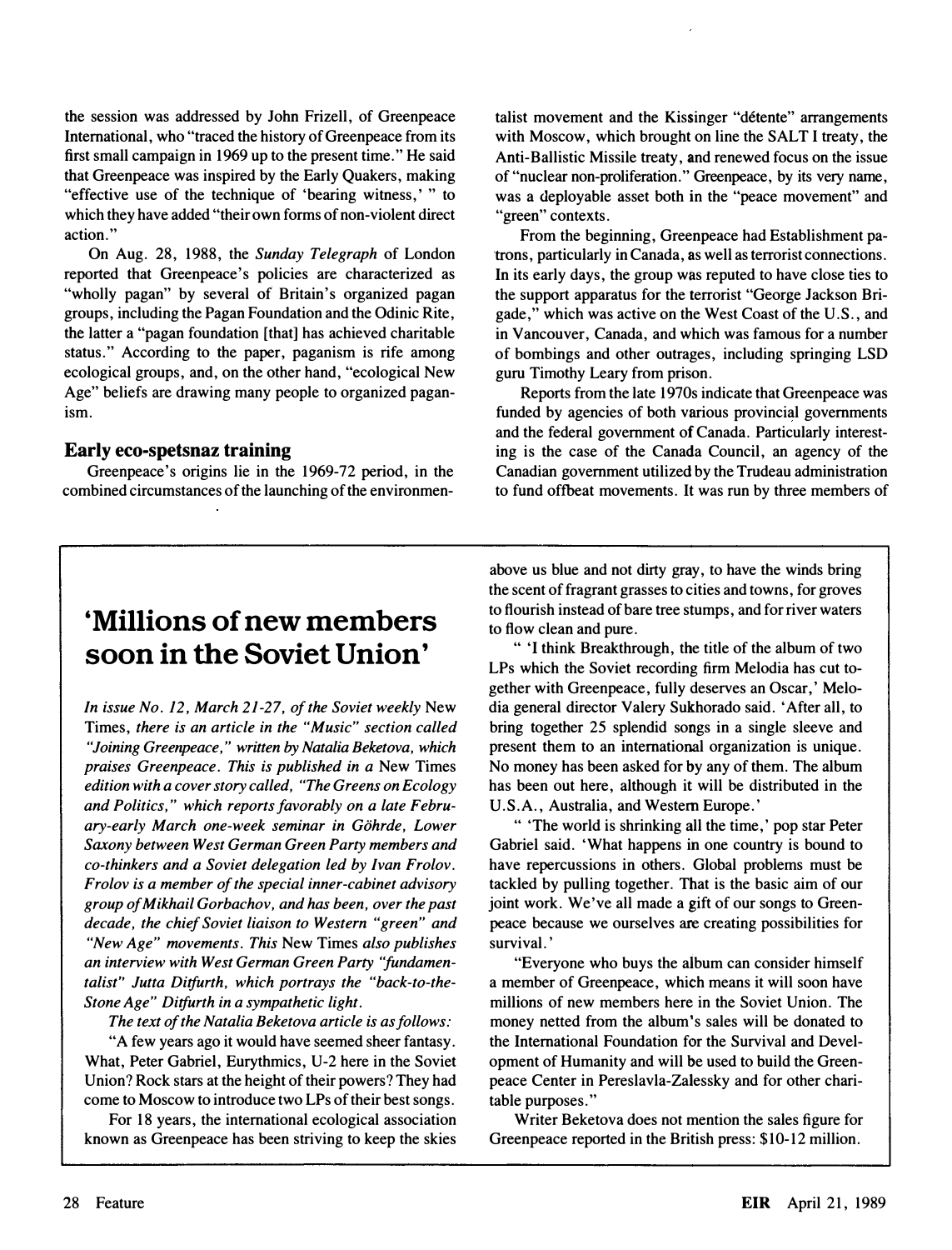the Trudeau cabinet. The Canada Council also funded a Vancouver outfit called Pulp Press, which had an office next to the office of Greenpeace. Pulp Press published not only the literature of Greenpeace, but also a handbook outlining how to bum down buildings, which was of more than passing interest at the time, since Vancouver suffered a strange wave of arsons soon after its publication! Pulp Press also published Open Road, an anarchist-terrorist rag which regularly printed declarations from terrorist groups, including the George Jackson Brigade, the Weather Underground, and the New World Liberation Front.

Other reported funding sources for Greenpeace in the late 1970s included the Molson Foundation, a funding conduit for the Molson brewery interests; the Carling brewery interests of Canada; and liberal U. S. philanthropist Stewart Mott, Jr.

By late 1977, Greenpeace had grown to such an extent that the Toronto Globe and Mail would report, in a Nov. 21, 1977 piece entitled, "Greenpeace Expands into Worldwide Ecology Body," that "Greenpeace has become an ecological conglomerate, with 30 branches around the world," with 10,000 members in British Columbia alone, and another 10,000 in California.

From its earliest days, Greenpeace got some very unusual training in destabilizing regions and nations, spying on nuclear facilities, and in a range of things that would be useful for an "ecological *spetsnaz*" capability. Examples include:

• After the Greenpeace Foundation was formed in Vancouver, British Columbia in 1970, it sent its Greenpeace I and Greenpeace II ships to the Amchitka, Alaska underground nuclear testing site used by the U. S. Atomic Energy Commission, forcing the site to be closed down within a year.

• In 1972-73, it sent the *Greenpeace III* ship to harass the French nuclear test zone at Mururoa Atoll in the South Pacific, and provoked physical confrontations with French commandos. Greenpeace honcho David McTaggart relished being photographed while he was in a fight with commandos who boarded Greenpeace III. Greenpeace started a huge pUblicity campaign about his having been brutally beaten.

• In 1975, Greenpeace focused on "the slaughter of the great whales," targeting Soviet and Japanese ships. From the early days, the Soviets would play cat-and-mouse with Greenpeace. At a 1975 meeting of the International Whaling Commission in London, the Soviet delegation pledged that as a "gesture towards pressure from conservationists," the Soviet Union would "dismantle" one of its whaling fleets.

• In 1976, Greenpeace seriously began to victimize a population, by moving against seal hunters in Newfoundland. Greenpeace tried to stop the spring seal hunt off the shores of Newfoundland. Whether or not poor Newfoundlanders would starve to death by having their livelihood taken away, was a matter of utter indifference to the Greenpeace psychopaths. When the Canadian government threatened to bar everyone except sealers and government officials from the area of the hunt, John Frizell, a Greenpeace director, warned that Greenpeace would "concentrate on interfering with the marketing of the pelts." Greenpeace's joint campaign on this issue with the International Fund for Animal Welfare "drew considerable world attention," said a 1978 Greenpeace Foundation publication.

• In June 1976, the Greenpeace Foundation in Vancouver organized a spectacular international hoax, by claiming that it had received a secret offer of plutonium from sources who wanted Greenpeace to tum this plutonium over to a United Nations "Habitat" conference then taking place in Vancouver "as proof," said then-Greenpeace president Bob Hunter, "that this incredibly deadly material is no longer in the hands of the governments alone." Hunter refused to give the names or details of those who supposedly made the offer of pure plutonium. According to a June 10 report in the Montreal Gazette, Greenpeace vice-president Dr. Patrick Moore warned: "If you strapped just one ounce of plutonium to a stick of dynamite and detonated it in the center of a city, you would contaminate a very large area which would have to be evacuated for perhaps hundreds of years. "

• In 1977, what Greenpeace referred to as its "eco-navy," stepped up its campaigns on the seals and whales, in the Northern Pacific, Australia, and eastern Canada.

• In 1978, Greenpeace began its campaign in earnest to target Iceland. A 1978 Greenpeace Foundation information sheet contains this curious note: "The Greenpeace London office set sail early this summer in the newly purchased Rainbow Warrior to launch a massive anti-whaling campaign against the Icelandic whaling fleet in the North Atlantic, and to protest nuclear power plants in Europe."

• In 1980, Greenpeace literature in Germany began to talk of "direct actions" to deal with "critical problems of the environment." Under the rubric of "cleaning up of the North Sea," Greenpeace began to plan actions against the West German chemical industry.

In December 1982, the Swedish press revealed that the principal financier of Greenpeace was Prince Philip's World Wildlife Fund. During that month, the Swedish branch of the WWF held a special fundraising dinner in Stockholm, spon- . sored by the prestigious Nobel Foundation. The honorary president of the Swedish branch, then and now, has been Swedish King Carl Gustav.

Sometime in 1982, according to Greenpeace sources, they began to establish regular liaisons with the Soviet Union and the East bloc, through East Germany.

### The 'Rainbow Warrior' destabilization

Historically, Greenpeace's big breakout was the famous Rainbow Warrior affair. This affair, more than anything, shows how Greenpeace is a "joint-stock" operation of several interests and intelligence services.

On July 10, 1985, the Greenpeace ship Rainbow Warrior, deployed to stop French nuclear testing in the South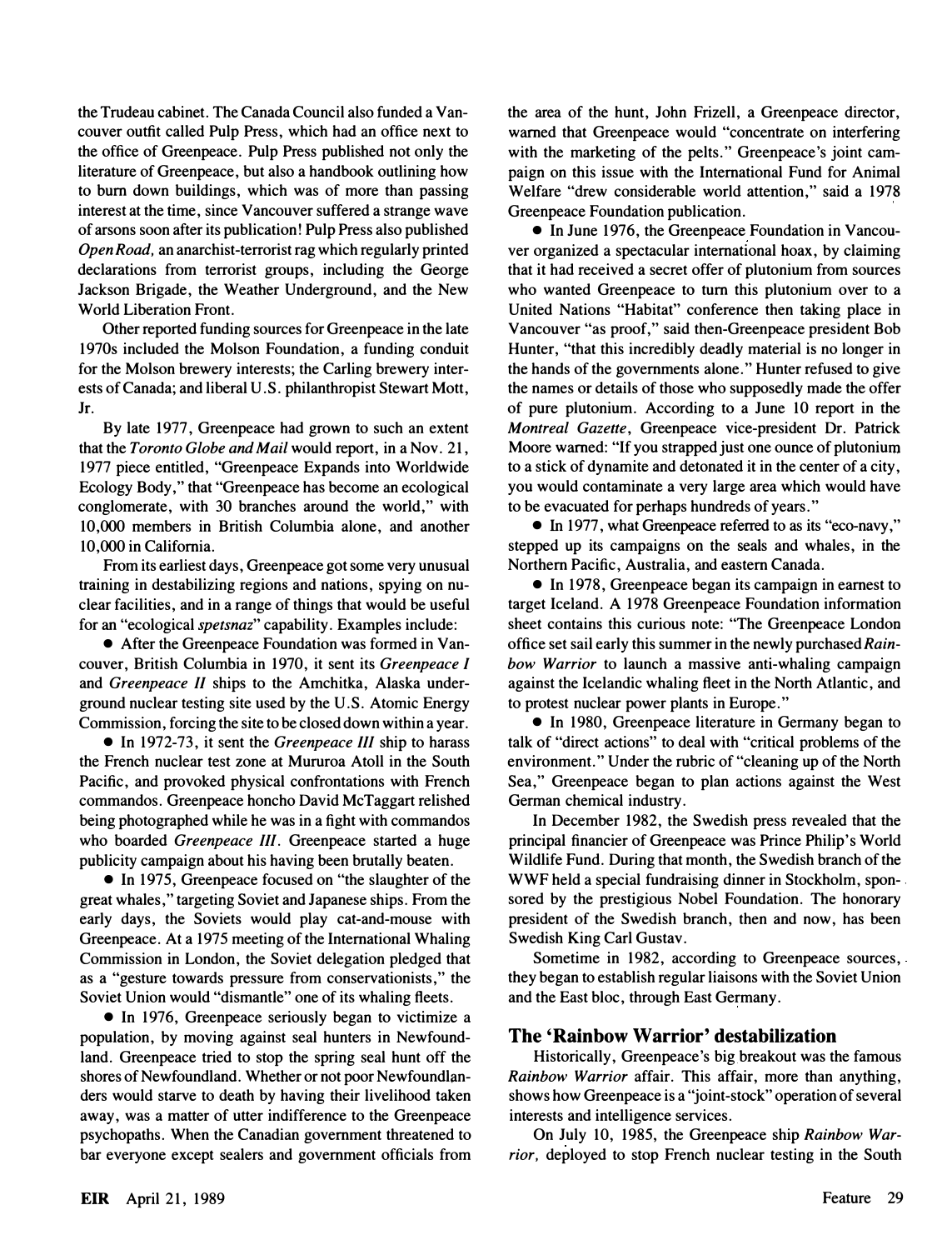Pacific, was blown up in New Zealand territorial waters. Within days, an international outcry was raised against French intelligence officers, for allegedly blowing up the ship. The issue quickly became what many called the "French Watergate, " leading to the resignation of Defense Minister Charles Hernu and many other destabilizing consequences.

Oddly enough, however, who had specific responsibility for blowing up the ship was never definitely proven. Leaving aside the matter that renegades in France sought to use the affair for a partisan attack on traditional French military and intelligence networks, the more important problem to resolve is: Who benefitted from the affair? Certainly, Greenpeace did, massively. But the affair also massively destabilized France. Who was, ultimately, behind the operation?

Soon after the affair broke, Lyndon LaRouche wrote a piece entitled, " 'No Credible Evidence' of French Responsibility for Greenpeace Sinking," in which he cast doubt on whether French agents actually blew up the ship, and pointed out that Greenpeace itself might have done so. Ultimately, said LaRouche, culpability for coordinating the destabilization, would lie with the Soviets and their Western friends in the Anglo-Soviet Trust, particularly operating out of Canada and within the context of the Commonwealth, as well as with leading elements of the Socialist International.

As for the Soviets, the French daily Le Matin of Aug. 16, 1985, carried charges by Roger Wybot, ex-head of the DST intelligence service, that "Greenpeace is infiltrated by the countries of the East." Similar allegations were contained in another article in  $Le$  Matin three days later, as well as in other French publications, including the weeklies Le Point and Minute.

But there are other elements as well. A Washingtonbased Greenpeace source in the U. S., while ecstatic about the international publicity Greenpeace was receiving, admitted in a September 1985 discussion, that there were some very curious anomalies in the affair, particularly the unusual and unexplainable amateurishness of the French agents allegedly responsible for sinking the ship. He pointed out rumors about a special British intelligence role in orchestrating the affair, possibly as a way of British retaliation against France for supplying missiles to Argentina in the 1982 war over the Malvinas.

In a Sept. 4, 1985 article, the French daily Libération revealed that Britain's MI-6 intelligence service had identified for the New Zealand authorities, two French secret service agents, the Turenges, who were then immediately arrested. A New Zealand source told the paper: "How do you think our police were able to arrest the Turenges so rapidly? ... We had been informed in detail, and very rapidly, by the British services, who were very active at the heart of the Joint Intelligence Committee." This organization, comments Libération, "brings together the intelligence services of four principal countries of the Commonwealth: Australia, Canada, New Zealand, and Great Britain," and functioned "full-steam and at a very high level" during the course of the

#### Rainbow Warrior affair.

We see Greenpeace in this context as a tool of the international networks behind the "non-proliferation" hysteria. France has never signed the non-proliferation treaty, and has tested some of its most advanced intermediate-range nuclear missile technologies in New Zealand waters. According to insider U.S. Eastern Liberal Establishment sources, the term "non-proliferation" was first coined by Soviet Foreign Minister Molotov and accepted by his counterpart John Foster Dulles in the United States. It was developed as a counter to the "Atoms for Peace" perspective of exporting nuclear technologies for peaceful purposes to the developing nations.

From this vantage point, it is revealing to look at some of the circumstances, chronologically, leading up to surrounding the Rainbow Warrior affair.

• On May 19, 1985, the German section of Greenpeace was awarded the Gustav-Heinemann Citizen's Prize, by the West German Social Democratic Party leadership. This pinpoints the Socialist International backing for Greenpeace.

• On June 24, as reported, Radio Moscow praised Greenpeace, citing the group's work on "non-proliferation."

• On June 25-27, a major international meeting took place in Geneva, sponsored by the Prince Sadruddin Aga Khan and his Bellerive Foundation, on the subject of "nonproliferation." Between 400 and 500 participants were in attendance, including U.S. Vice President George Bush; a Soviet delegation including Yevgeni Velikhov, Georgy Arbatov, Professor Anatoly Gromyko; and France's leftist presidential adviser Régis Debray. Also in attendance was a highpowered delegation from Greenpeace.

An authoritative source close to the Sadruddin Aga Khan, reported that in the days leading this conference, he and the Greenpeace representatives were negotiating a "division of labor," whereby he would operate "at the top," as a "prominent world personality" and spokesman for the international policy elites, whereas they would operate "from the bottom," as a lobbying pressure group. As described to EIR, the Prince Aga Khan is "very fond of' and "very close to" the Greenpeace group.

The Bellerive Foundation is one of the more influential of the "private" world-federalist institutions, closely linked to the Pugwash Group, the British Fabian Society, the Club of Rome, and others. Italian sources say that it is probably more significant than the Trilateral Commission, and stress the importance that George Bush has stayed, during the past years, at the private house of the Sadruddin Aga Khan. The Prince is a very wealthy and powerful individual, including as a patron for the "green" and "anti-nuclear" movements.

• In July 1985, the Soviet Foreign Ministry's International Affairs magazine made the unusual gesture of praising a report by the Trilateral Commission. This report was coauthored by Gerard C. Smith. Smith is "Mr. Non-Proliferation" in the U.S., and is a friend and former law partner of Lloyd Cutler, the man who volunteered to become Greenpeace's lawyer.